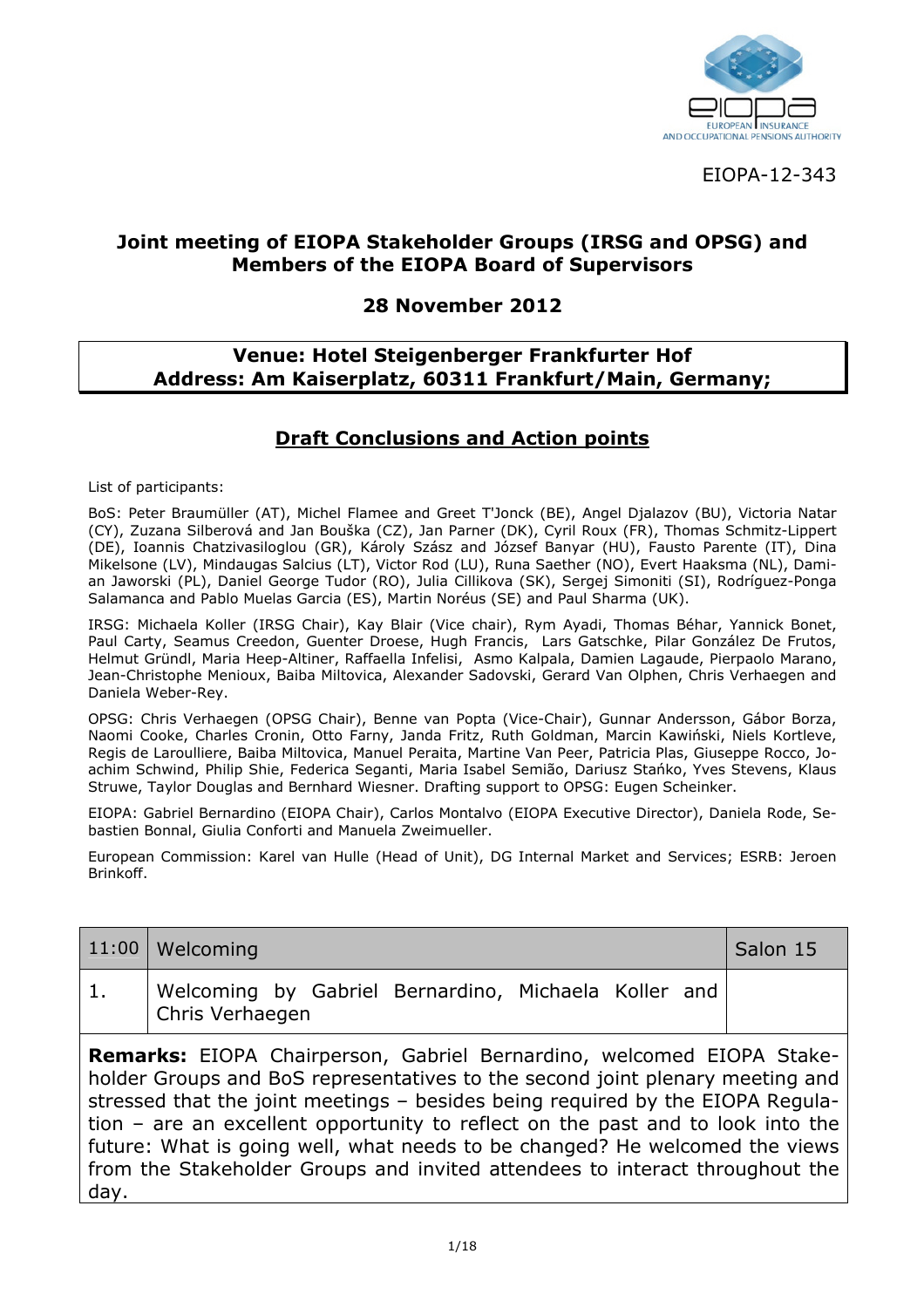The Chair of the Insurance and Reinsurance Stakeholder Group, Michaela Koller, added that the joint meeting is an opportunity for IRSG to debate topics such as pensions which are relevant for both stakeholder groups. The joint meeting is also a unique possibility for networking.

Finally, Chris Verhaegen, Chair of the Occupational Pension Stakeholder Group, stressed the importance of such a dialogue to enhance the quality of the Stakeholder Groups' work and invited members to think about the work devel oped up to now and possible improvements, also with regard to contribute to the upcoming ESAs assessment by the European Commission.

# 2. **Approval of the draft agenda Decision**

**Remarks:** EIOPA Chair presented the meeting agenda for approval.

**Conclusion/Action points:** IRSG and OPSG members approved the Draft Agenda without amendments.

| 3. | Reflecting visions for the future of EIOPA |
|----|--------------------------------------------|
|----|--------------------------------------------|

**Discussion** 

**Remarks**: EIOPA Chair presented the areas in the remit of EIOPA's responsibil ity and asked Stakeholder Group members to indicate which ones EIOPA should prioritize in the immediate future and why.

The following considerations were made by stakeholder group members:

- **Pension funds** should be a key topic as well as health care since social protection will be impacted negatively due to demographic change in all Euro pean countries. Health insurance including long term (LT) care, and person al pension plans (PPP) could be seriously affected. Ways and means are cur rently considered moving these issues out of the statutory social security area into the mixed or fully private sector.
- **Pensions** are, in general, supposed to be a major challenge in the coming years. There is a need to ensure a forum for discussing Pillars 1, 2 and 3 in relation to consequences for human beings/individuals as non professionals being affected: What kind of protection do they need? Who is responsible for what? When is the intermediary, the producer, the public authority or em ployer responsible? What kind of information does the individual need, and how can we make sure that s/he gets and understands the information? Many will need independent advisors, not only in the pensions but also in other financial services areas. A **transparent** approach to the costs of DC schemes across the EU for all types of providers, regardless whether insur ance or pension funds, was proposed. Comparison and disclosure of cost ra tios of life insurers and pension funds including administrative costs could be beneficial for consumers. Both insurance companies as well as pension funds are considered to contribute to ensuring a long term perspective for the benefit of the population. They are thus playing a significant role in society.
- **Risk management topics** discussed were: ways to improve risk manage ment; focus on financial innovation, stability of financial market and long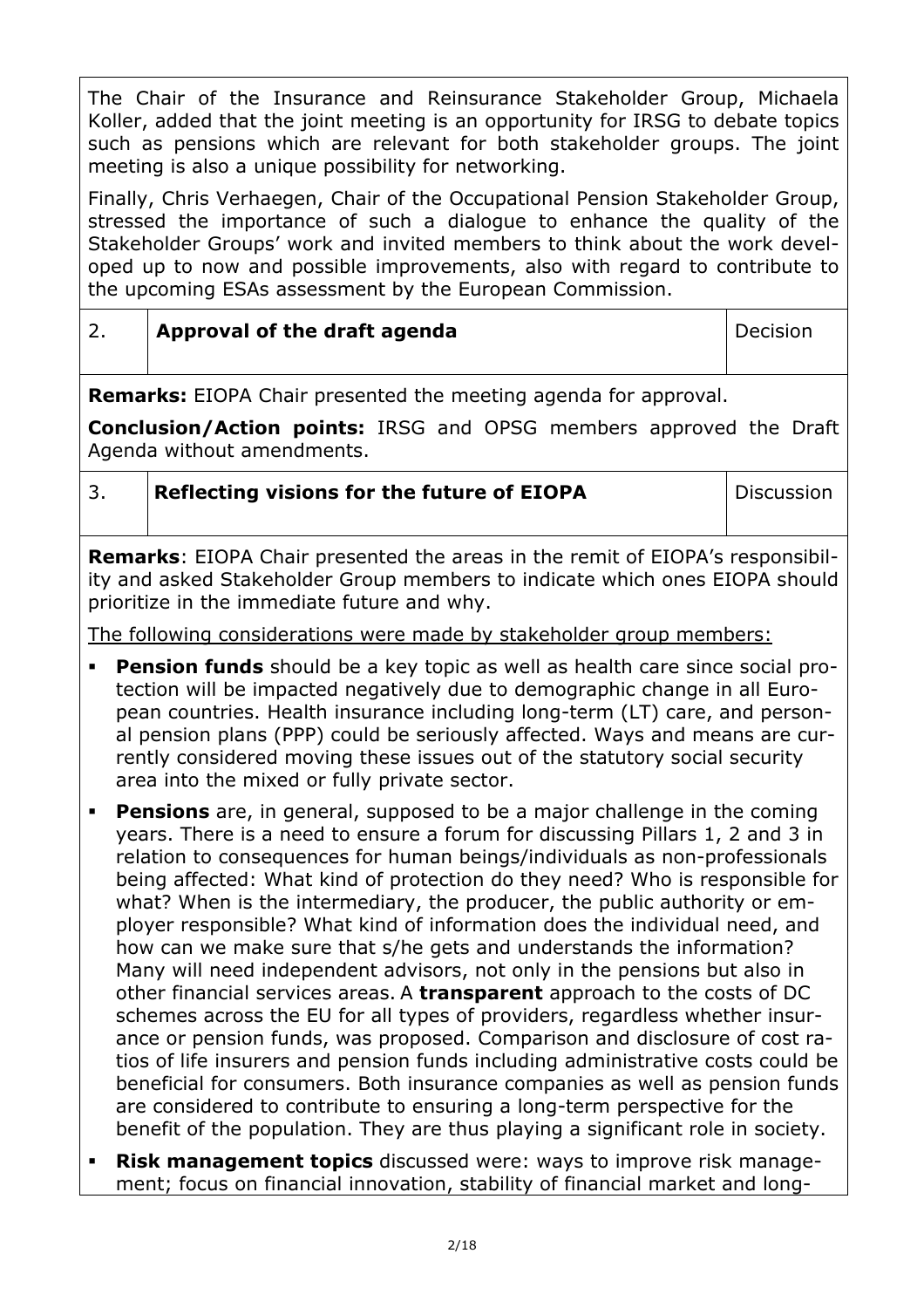term issues such as long-term guarantees (LTG). Sound (qualitative) risk management, i.e. Pillar II of Solvency II is fully supported.

- **Systemic risk** and how to deal with it. Banking sector debate; some voices considered it important to bridge the gap between the two sectors, insur ance and banking and promoted a "no silo" approach in regulation..
- **Supportive regulatory environment for IORPs:** tailor-made, no "copypaste" methodologies from other financial sector regulations. IORPII should be designed to support the most efficient use of pension capital in Europe; it should be made clear that occupational pensions are a social benefit and NOT financial products.
- Attention should be paid with the term "**consumer/consumer protection**", due to the different regulations and protection implied:
	- 1. Insurance: customers have to rely on consumer protection law
	- 2. Occupational pensions: social and labour law is the major protection frame for scheme members
	- 3. Supervisory law for occupational pension institutions should not pri marily focus on consumer protection as over regulation could become a problem
	- 4. How both areas (can) fit together
- **Statistical basis IORPs**: it is difficult to understand that supervisors of IORPs do not avail of sound statistical data on IORPs (number of schemes, size, etc). EIOPA should work on this in the near future: It was requested that the collection of sound statistical data on the number of IORPs in Eu rope should become easily available in the future.
- **Consumer protection/Financial innovation.** The risk of financing a pen sion benefit or an insurance product (credit/market risk) is more and more transferred to the individual (beneficiary/policyholder), which is not reflect ing the spirit of the European Commission's White Paper. The societal cost of individualisation of risks should also be calculated when considering pri vate pension systems. Costs are considered enormous, e.g. when regula tion triggers a massive shift in asset allocation. It is considered to be of ut most importance that savings need to be safe, also in cases should share holders pull out due to insurers shifting investments into specific/other products. Vivid debate between costs of regulation and costs of not having regulation.
- Last point on **preventive regulation**: lessons learnt from the financial cri sis and the current situation should become part of regulation to prevent a similar situation in the future.

EIOPA Chair wrapped up some of the topics put forward by the audience:

1. In his view, the idea of **LT products** in pensions and insurance is key. It is fundamental to have a good balance between the different pillars (1, 2 and 3) as well as complementarity of the pillars on a sound regulatory basis. Member States and individuals alike should be able to rely on it. EIOPA Chair is in favour of **financial innovation** to take place: What EIOPA must ensure is that various options and good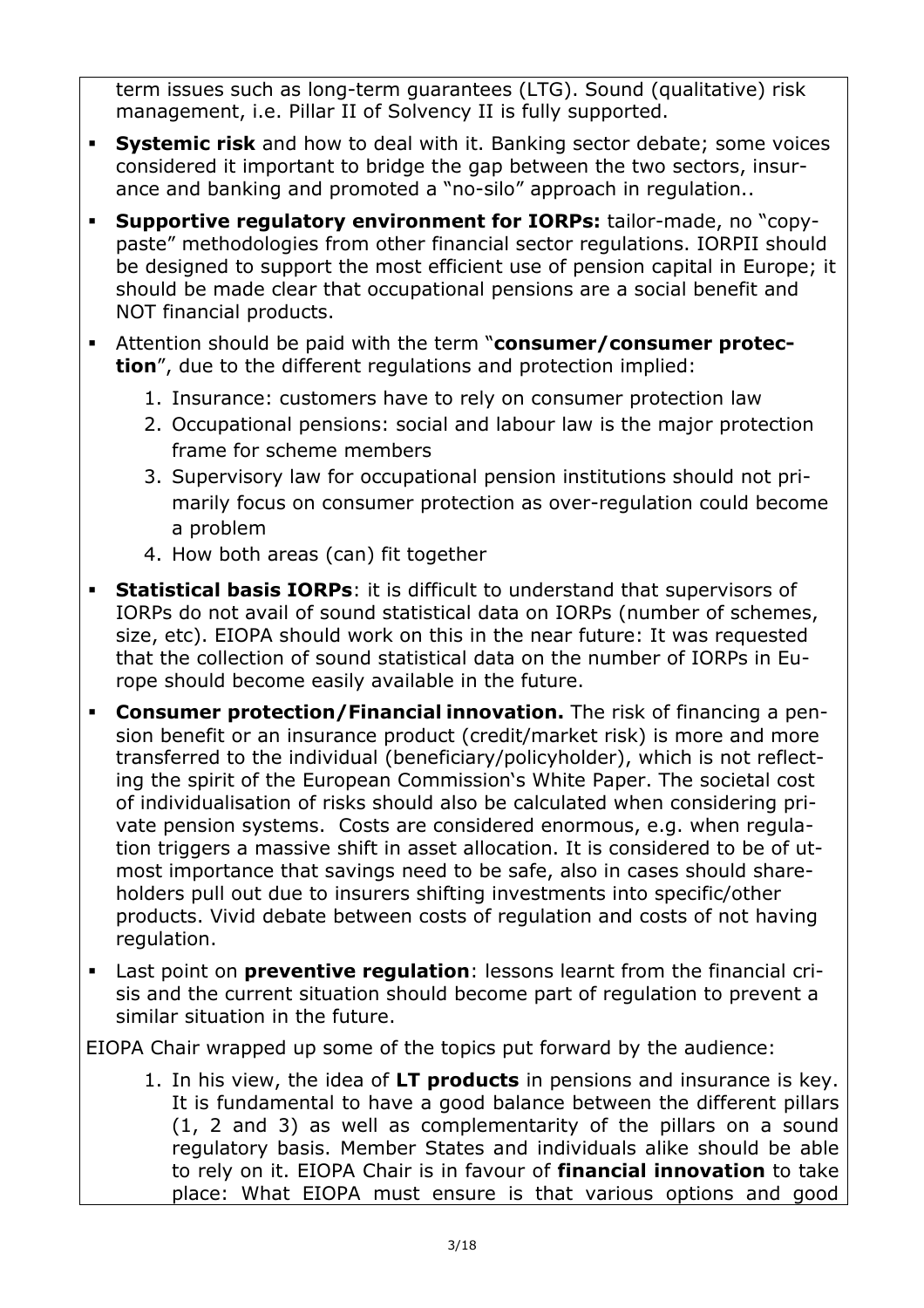choice be provided to the consumer/ individuals while ensuring effec tive consumer protection. Some products need to be looked at more closely by the supervisor such as ILS/securitisation.

2. On **Solvency II**, he commented that there is a number of elements of SII which he would be in favour of an early integration into in the su pervisory process, as this would be important not only to supervisors, but also to industry for proper preparation. Key elements considered are Pillar II, ORSA, parts of reporting, pre application of Internal Mod els (IM).

To this point some IRSG members argued that:

- EIOPA should ensure a harmonised system, in which the text is interpreted in the same way in different Member States, to avoid divergence.
- Disapproval of a "Solvency 1.5 Scenario"; a quicker implementa tion of SII would be preferable (not only in 3 years' time).
- During the transitional period EIOPA should make efforts to measure the risks in insurance and in the pension funds sectors, including an annual review of the formulas.
- Further development of the standard model is an important topic for the next years, in particular, a fundamental review and sim plification is needed due to past changes.
- 3. On business models and systemic risks, he agreed that action is need ed. On **systemic risk** EIOPA is involved in the ESRB work.
- 4. On Alternative Dispute Resolution (ADR): EIOPA is monitoring the evolution, but it is not in its remit for the time being.

\*\*\*

Then, the EIOPA presentation moved on to the **consumer protection area**. EIOPA Executive Director, Carlos Montalvo, opened the debate on the "duty of care": Should it be imposed on financial institutions when dealing with their customers? He argued that too much focus on consumer protection risks over regulation. Can there be too much focus?

Individual Stakeholder Groups members shared the following views:

- **The problem is not too much protection, but the right design of protection** of individuals. It is not a matter of quantity but quality and focus, e.g. on remuneration practices for intermediaries, misleading information. In the consumer protection area, however, developments in the legal background have to be **coordinated** as they fall under different frameworks:
	- Insurance consumer protection
	- Pensions social labour law plus supervision
- **Effective regulation**: Ineffective consumer protection is usually an issue linked to trust at the sales point. Effective regulation contributes to ensuring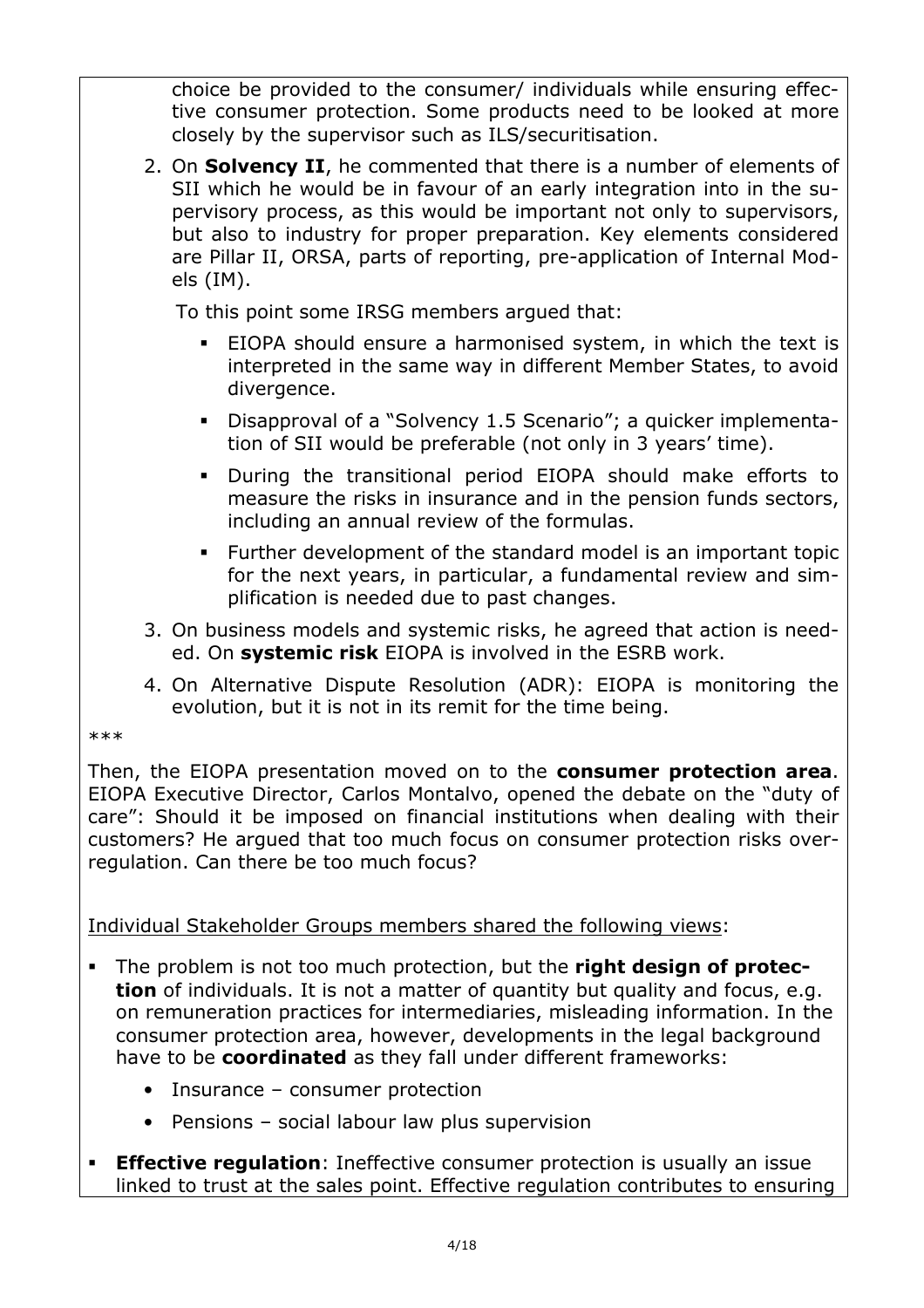consumers' needs are respected and confidence is being built.

- **Concern was expressed that the pension promise may not be sustainable** due to the high level of debt in some Member States. This would have two negative consequences:
	- 1. Consumers/beneficiaries would not receive adequate retirement provi sions (inadequate value of earnings) and
	- 2. Undertakings would not be able to amortise the cost of losses and re balance the system. Market consistent valuation based on a one year time horizon is not considered to be possible for long term products; therefore Solvency II needs a longer time horizon, amongst others, to deal with pro cyclicality. The same applies to pensions. The diversity of the players/business models in the market should be taken into ac count as well in regulation.
- **Political debate is considered intransparent**: Nowadays, the economic development of countries/jurisdictions bounces between periods of high and low growth; a period of great moderation/certainty is followed by other times with high volatility/high uncertainty. In this context, the political de bate is considered intransparent: *ad hoc* measures to adapt the system were put in place, however, to address these issues in a more transparent way would be needed. Politicians in the current crisis should advocate for pension funds to invest in local national investments. Instead, funds seem to go abroad for a higher return rate.
- **In favour of a risk-based approach**: A risk-based approach is needed, however access to some products may then be restricted, e.g. because price may become too high. Short-term regulation for long-term products may not lead to the best outcome.
- **Consumer protection**: Needs to be looked at in a broader sense and with a view that the market does not work perfectly. The example of Payment Protection Insurance (PPI) was given where the redress came only years later; regulation was considered ineffective and not being able to deal with considerable profit margins and incentives at the sales point of the product.

EIOPA Chair showed his understanding of the issues raised, but pointed out that continuing with the same medicine was not the way to solve a problem. He emphasised that EIOPA focuses to create a sound basis for the future by ef fective regulation, including an approach to deal with the past. EIOPA Members noted that stakeholders should not confuse the messenger (Solvency II) with the message that all parts of the financial systems took on too much risk (re "credit crunch").

The financial system converts savings into investments and achieves returns on investments; however, the mismatch between the promises given and the in vestment returns achievable was too big was noted by an EIOPA Member.

EIOPA Chair concluded by asking Stakeholder Group members to identify con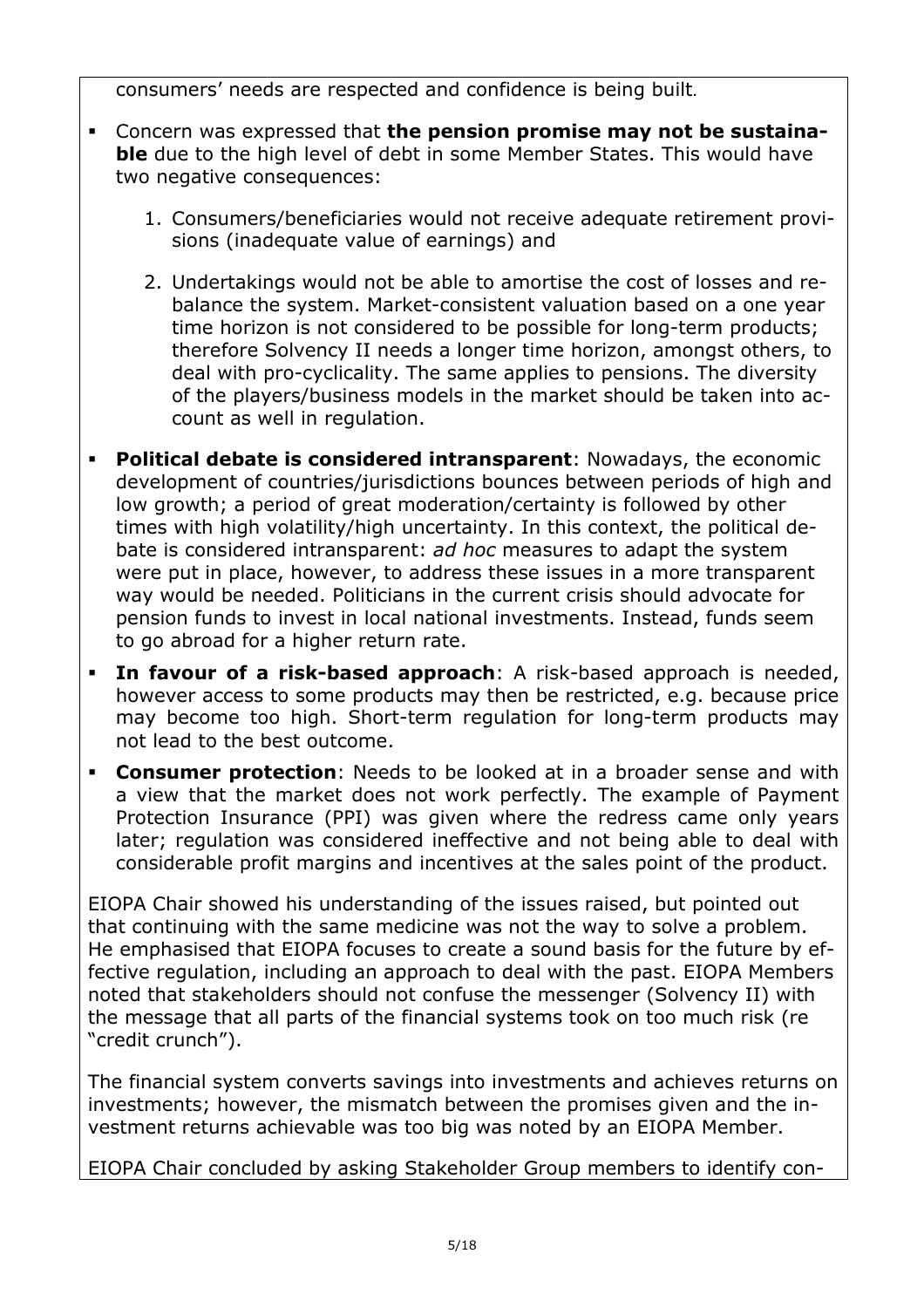sumer trends and feed them back to EIOPA.

# **Conclusion**

Gabriel Bernardino thanked the audience for the very interesting discussion and he proposed similar interactive sessions to be repeated in the future.

|--|

4. **European Commission update on current work on Solvency II, IORP II, PRIPs & IMD. Discussion** 

**Remarks**: Karel van Hulle, the European Commission representative, present ed the developments in the following areas:

**SII** - Trialogue on 18 September: it was decided to undertake the exante assessment (before finalizing SII). At present: still negotiating Terms of Reference (ToR) for the technical assessment by EIOPA of the LTG package, however, it is unprecedented that the co legislators only need three months for negotiating the ToRs which shows the rapidity of the process. The European Parliament prefers a narrow approach where as the Council's preference is a broader one. COM is opting for a test de signed in such a way to allow for a sound decision. He stressed the im portance to avoid discussions on old matters and to focus on long term rather than on short-term issues.

Timeline: an agreement between the co legislators is expected by mid Dec, following which EIOPA needs four weeks to finalise the technical specifications (including Christmas). The test is then supposed to be car ried out during February/March 2013. EIOPA results are expected for late May/mid June, to be followed by a report by the Commission to also in clude the political aspect.

- **OMDII** further work on OMDII to start again under the Irish Presidency. Dialogue will start already before the very final outcome of the tech nical assessment/results by EIOPA. L2/Delegated Acts have not yet been finalised either.
- A **COM Green Paper with focus on the long term investments** is considered to be published in spring 2013. Technical investigations whether the standard formula needs to be recalibrated with the view on long term investments are under way. It is being discussed on a political level whether certain types of investments should be given preference to stimulate growth.
- **Starting date Solvency II:** the date is uncertain; COM proposed 2015, but this is now no longer technically feasible. Under discussion whether COM sh/c/would issue a "Quick fix Directive II". He emphasised COM's and EIOPA's role to take a pro-active attitude to move this project forward within the legal remit. We should avoid to speak about "Solvency 1.5" as this is very confusing.
- **IMDII** proposal from 3<sup>rd</sup> July. European Parliament has appointed Mr. Langen who will present the report in December. Discussion in ECON in January, vote is scheduled on 26 March 2013. The Internal Market Com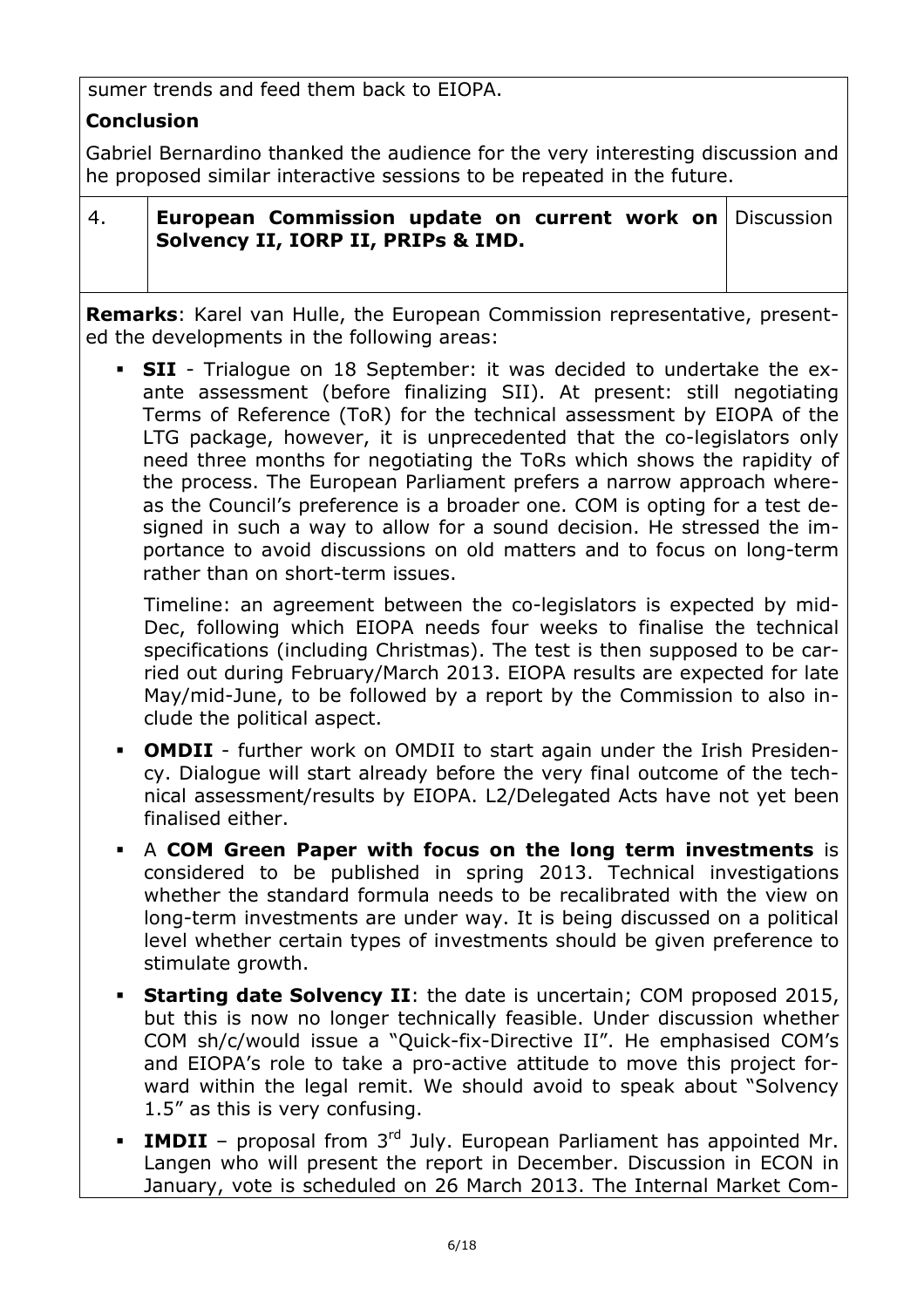mittee also wants to interact in the process. The debate is focusing on the topics of minimum vs. max. harmonisation (currently it reflects something "in between"), to include loss adjusters in the scope, declara tion schemes – if of ancillary nature only such as travel agencies – and, remuneration and disclosure of intermediaries.

- **PRIPs** proposal from 3<sup>rd</sup> July. Pervanche Berès is the rapporteur from the European Parliament. ECON has commented on it. Discussion on whether to include pension products or not. ECON vote is scheduled on 20 March, approval by the EP Plenary for April/May 2013.
- **Revision of IORPs Directive:** Answers to the Quantitative Impact Study (QIS) are due before 17 Dec; so far nine Member States commit ted to take part in it; preliminary results will be available in early 2013. Timing of the IORP II proposal: mid 2013. As this will be the last practical year of this European Commission, the project is supposed to move on.
- The **COM Green Paper on Natural Catastrophes** is supposed to be launched for public consultation at the beginning of 2013. At the JRC Webpage, publications can be downloaded on topics such as "Natural Ca tastrophes: Risk Relevance and Insurance Coverage in the EU".

Finally, Karel van Hulle announced that this may be his last update as he in tends to retire from the European Commission in January/February 2013.

The floor was then open for questions:

- Question on the LTGA Terms of Reference/Measurement of risks for as sets: Current correlations/risk factors push into a specific direction which may not be in the interest of the customer/consumer. There is also the risk of inflation. Best way to resolve the crisis may be to favour invest ments in equity and real estate.
	- o Response: LTG package/ToRs have a number of solutions/options, which now need to be tested. E.g.: Counter cyclical premium will now also show a possible way how to deal with sovereign bonds.
- Remark that there is a lot of "copy paste" perceived in the technical spec ifications from SII for use in the IORPs QIS. The IORPII draft is consid ered to be delivered by mid 2013, what will happen if the QIS is further delayed?
	- o Response: The problem should be addressed at the time arising, but then an overall flexible timeline would be needed.
- What will be done with the IORP QIS results?
	- $\circ$  COM will critically analyse the resulting figures for better informed decision making. Currently, very high figures of potential IORPII impact circle around without a sound calculation basis. This is why the QIS is so important to deliver sound figures for an informed decision making. If the system is not workable then conclusions will need to be drawn. If the results would lead to a disproportionate raise of cost for any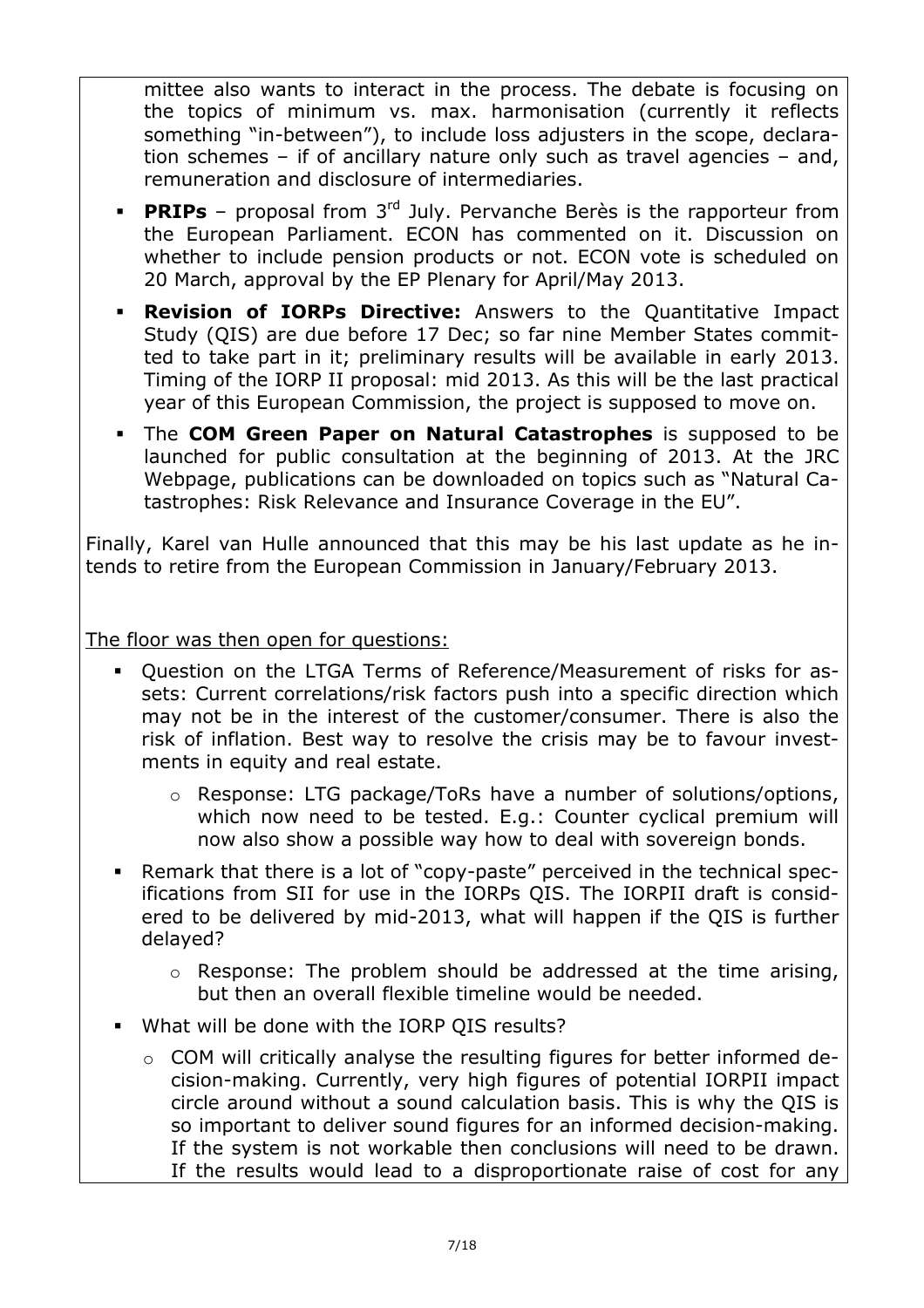Member State, such a regime would not be implemented.

- o Gabriel Bernardino added he desires to see the different options in the QIS be reflected in reliable numbers as an outcome. This is then con sidered to start another phase in the process and the discussion on what kind of supervisory measures to be taken, on recapitalisation and transition periods will follow afterwards.
- A joint letter of eight top stakeholders representing European employers, unions, PensionsEurope, etc. was sent to COM, with the clear recommen dation that the "Voice of social partners should be heard".
- Observations on the timescale of the Long Term Guarantees Assessment (LTGA) exercise: February/March is not the best timing for companies to carry out the calculations. However, the sooner the Technical Specifica tions are ready, the earlier the details can be discussed and the smoother the process is supposed to be.
	- o Response: To deliver the Solvency II Long Term Guarantees Assessment on time to the Commission, an EIOPA report on the re sults needs to become available in June 2013; therefore the exer cise needs to take place in Feb/March; this explains the pressure on such a date. Otherwise, the whole legislative process would be af fected.
- OMDII: With regard to further delays on Solvency II L2 IRSG member asked for a realistic timescale, committed upon by all Trialogue partners.
- What is the status of the draft Directive on ADR?
	- o Response: The draft text has to follow discussions in other financial sectors also dealing with tying and bundling of products.
- On the Green Papers on LT Investments some SG members recognised the need in the EU to finance infrastructure projects. Link to all related Directives should be investigated.
- Will IMDII and PRIPs merge in relation to insurance investment products? This would be different to the EP's ECON discussions, however, the Coun cil has not yet formulated its opinion.
	- o Response: COM's approach is in favour of all sales of insurance products to be regulated under IMDII and not under MiFiD. Never theless, an impact assessment would need to be carried out be forehand in the case mentioned above so not to simply ap ply/transfer rules that were drafted for other products/sectors. Overall, the rules should be kept simple and one needs to be care ful not to impose the heavy burden of MiFiD on small and medium sized undertakings.

| 13:20 | Lunch at Restaurant Hofgarten                                               | 1h15' |
|-------|-----------------------------------------------------------------------------|-------|
| 5.    | IRSG and OPSG Annual Report 2012 and outlook for Discussion<br>work in 2013 |       |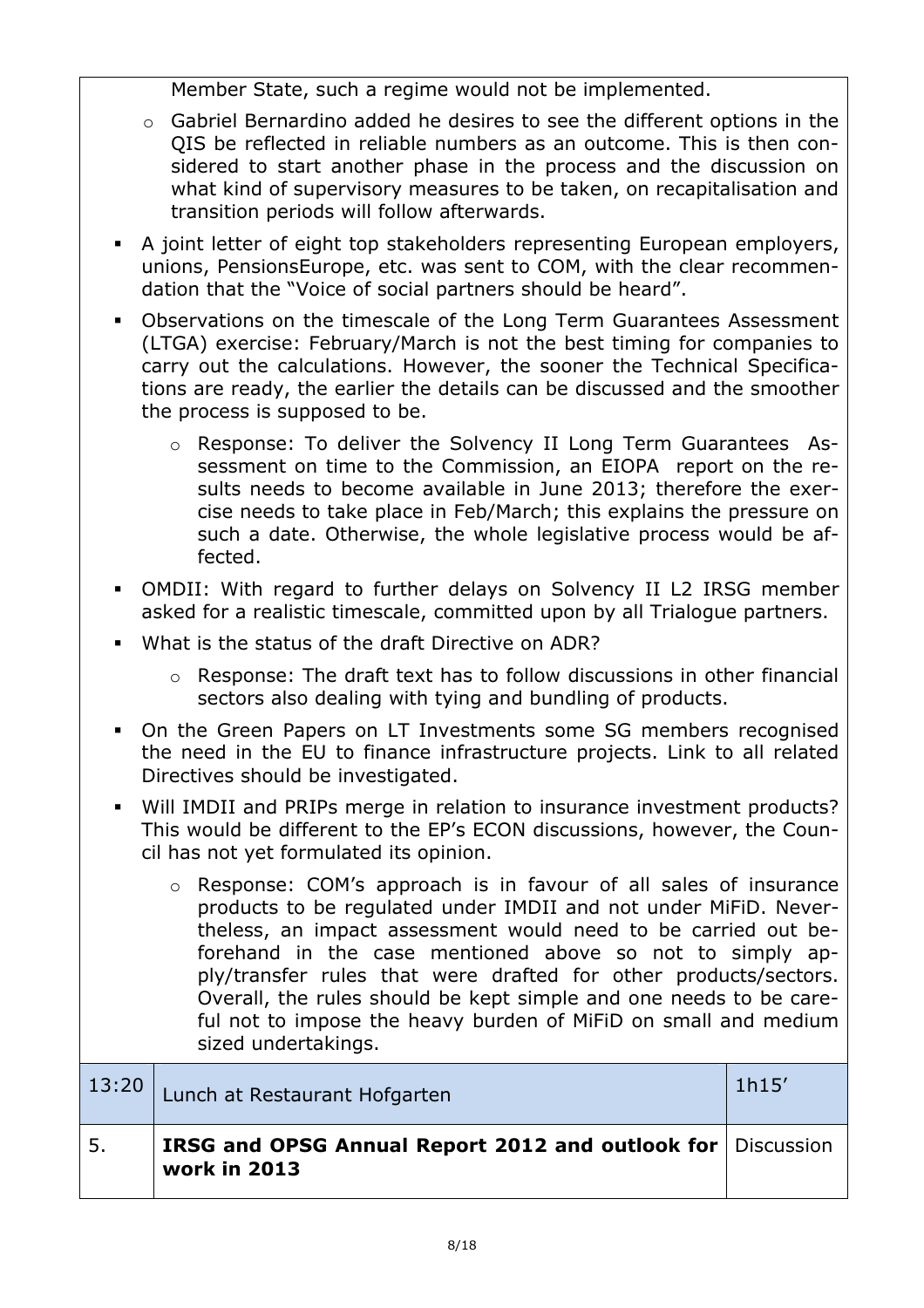**Remarks**: Michaela Koller, IRSG Chair, reported on the work carried out by the IRSG in 2012 and the prospects for 2013.

2012 was in her view a very productive year with overall 5 meetings held, 6 functioning subgroups established, 6 opinions including one feedback statement adopted and further 6 opinions pending.

She then pointed out the issues of focus: Much of the IRSG work in 2012 was dedicated to SII – all pillars/OMDII. In addition to prudential regulation, the ar ea of financial stability was dealt with as well. Some debates focused on the IORP review, not only on level playing field issues, but also on protection of the ultimate risk taker.

Discussions on consumer protection and financial innovation were on going throughout the year (consumer protection as standing agenda item) with a ma jor focus on IMDII and PRIPs, industry training standards, ADR (still pending), EIOPA's work on Variable Annuities as well as the potential impact of SII on products/portfolio. On the international side mainly ComFrame, g SIFIs, IAIS ICPs, IAIS Insurance Market Report were on the agenda.

Opinions/Feedback statements on FiCoD, ORSA, Reporting (two), Complaints Handling and Variable Annuities were delivered in 2012.

The following IRSG subgroups were established and active: Consumer Protec tion working on IMDII; Long-term guarantees; Anti-Discrimination: ECJ gender ruling; Governance; Internal Models.

Michaela Koller's outline of the work in 2013 included Solvency II 53 Standards and Guidelines to be consulted upon as well as further consumer protection work on PRIPs, IMDII Impact Assessment, EIOPA initiatives on training stand ards. Also Financial Stability discussions and learning more about EIOPA's in volvement with ESRB will be initialised. Further monitoring of IAIS consulta tions is considered as well. A note on accounting (as it is included in the Work Plan) should be delivered, too.

The IRSG Chair closed her remarks by thanking EIOPA representatives, Karel van Hulle and Peter Braumüller for their engagement. Finally, she thanked all IRSG members, especially the leaders of the subgroups, for their commitment and continuously dealing with the high workload.

\*\*\*

**Remarks**: Chris Verhaegen, OPSG Chair, reported on the work carried out by the OPSG in 2012 and the prospects for 2013.

In 2012 OPSG has focused much of its attention and work on the review of the IORP directive. First focus was on the consultation of the EIOPA Advice. An opinion was delivered on time at the end of 2011, with the recommendation not to base IORPII on the characteristics of the SII Directive due to the pensions' specifics. By mid 2012, EIOPA issued the consultation on the Draft Technical Specifications for the QIS of EIOPA's Advice on the Review of the IORP Di rective. OPSG delivered its opinion on time at the end of July despite a very tight schedule; in the opinion OPSG expressed its doubts on the Holistic Bal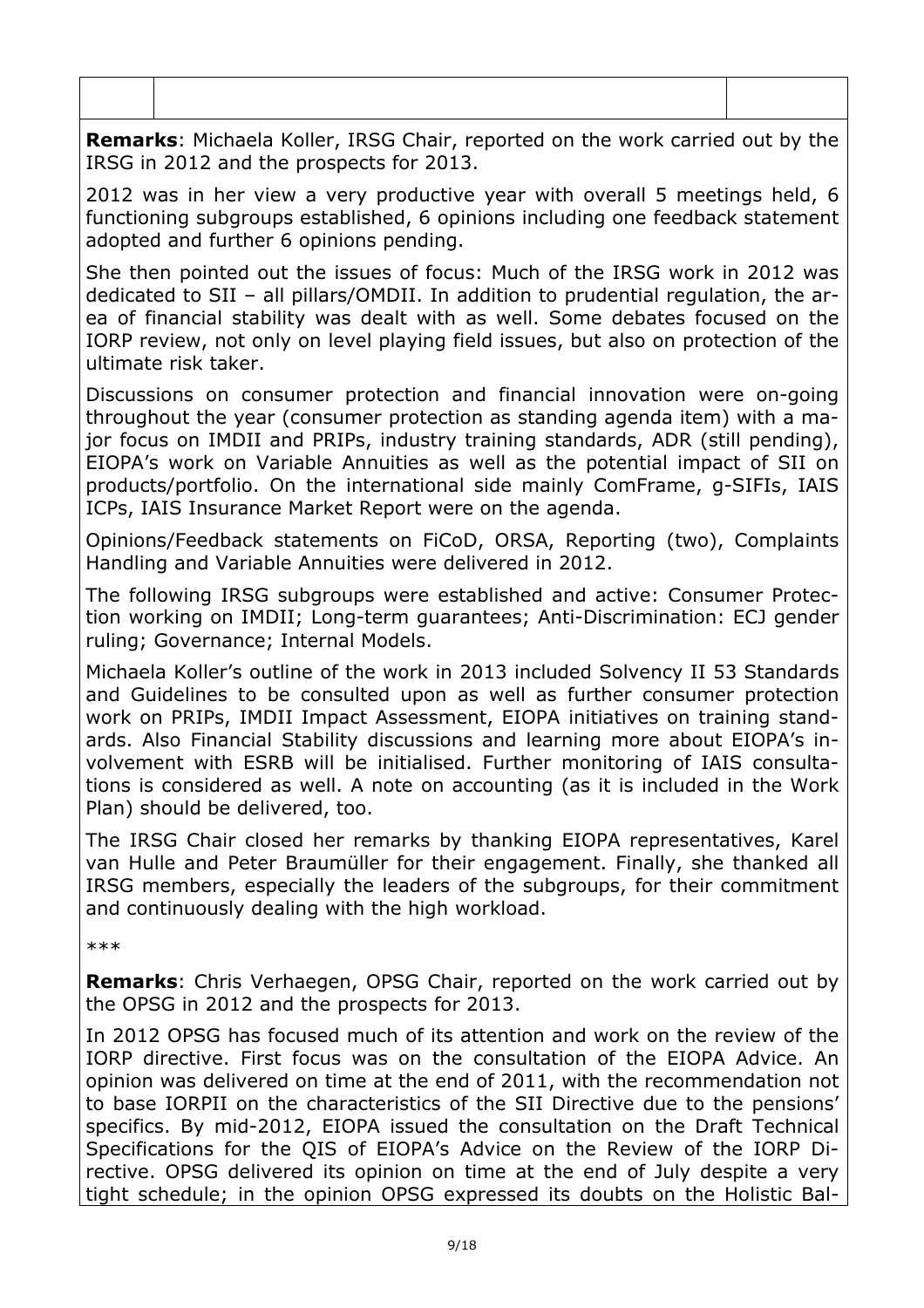ance Sheet approach. The conclusion was to recommend further development of this complex methodology. More work and analysis is needed to judge if this is a valuable and practicable approach.

In July, the OPSG also prepared a feedback statement, supported by a dedicat ed OPSG subgroup, on the European Commission's White Paper on "An Agenda for Adequate, Safe and Sustainable Pensions": OPSG is supportive of the COM proposed actions and that pillar 2 and 3 pensions should all be monitored by EIOPA.

OPSG also delivered an opinion on the revision of FiCoD in August with the con clusion that IORPs should not fall under the scope.

In addition, an OPSG subgroup has developed pro-actively a feedback statement on the Governance of IORPs and another specialised subgroup is now fi nalising an own initiative report on Information to Members.

Over the course of the next months and in 2013, OPSG will react on the public consultation on the draft Technical Standard for Art. 20.11 Cross border provi sion of IORPs. In addition, OPSG will prepare feedback statements to the Occu pational Pensions Committee's (OPC) Report on Information to Members of DC schemes and on the OPC Report of Default Investments of DC schemes.

The OPSG Chair thanked the members and particularly the subgroups which were constantly heavily involved in the work under tight timelines, and much appreciated the constructive spirit of all OPSG members. She praised the sup portive attitude of EIOPA Chair and Executive Director and in addition the sup port provided by EIOPA colleagues. She also was appreciative of COM's pres ence in all OPSG meetings.

Gabriel Bernardino expressed his satisfaction for the open atmosphere, the constructive discussions, the different ideas, mind-sets and backgrounds, all-inall allowing for transparent relations and good mutual understanding.

Then, he invited the audience to provide forward looking comments:

- Carlos Montalvo admitted that he was originally supporting the idea in 2010/11 to have one Stakeholder Group only, but he says the results achieved demonstrated the undisputed success of two SGs.
- **Sharing of documentation**: complaints were issued that IRSG has not officially received the Level 2 draft and remarks provided that COM can thus not assume Stakeholder Groups being able to comment on L3 with out proper knowledge of the L2.
	- o Response: L2 has not been publicly released; therefore the document is still supposed to be for strictly limited distribution only, one of the arguments being to avoid that people rely on it as if the text were approved. EIOPA Executive Director emphasised that EI OPA/BoS cannot provide any draft documents not authorised by COM for distribution.
- **Early involvement**: it is important to bring in the Stakeholder Groups when EIOPA is establishing/drafting the documents, i.e. at a very early stage.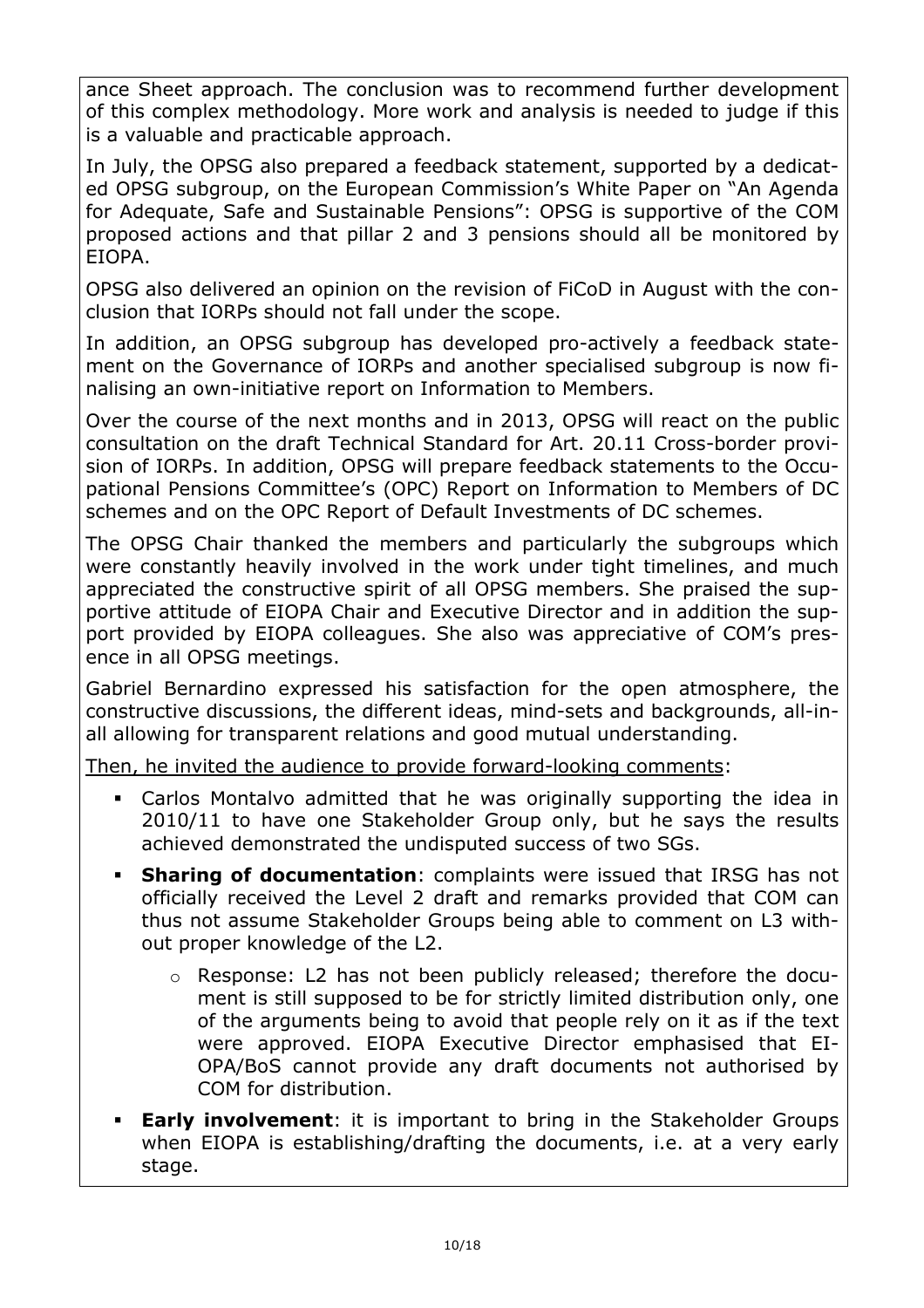- o EIOPA Chair points out that there is a balance to strike; EIOPA working groups also need the time to discuss amongst supervisors only to form a purely supervisory opinion. EIOPA is committed to share documents already in an early stage of their development subject to confidentiality provisions but emphasised the discussions amongst supervisors are of utmost importance to establish the su pervisory view. He also pointed out that EIOPA is always taking care that the working group chairs attend the SG meetings, to the extent possible, and EIOPA experts to maintain contacts with the SG subgroups.
- **Impact on EIOPA work:** To what extend does EIOPA see an impact of the SGs on its work? Are discussions useful/do they bring changes?
	- EIOPA Chair confirms that SG work definitely makes an impact: one example is that EIOPA dedicates a specific feedback/feedback sec tion to the Stakeholder Groups opinions. In a number of situations, we have changed tonalities, e.g. on proportionality. Other examples include the paper on Governance which was brought to the Working Group (IGSRR) to be included in their discussions or the first opin ion on IORPs to be discussed with and followed closely by OPC.
- **Discussion on two separate SGs**: Do we have enough coordination? We have level playing field issues and transparency on work carried out could be enhanced. Are the joint meetings sufficient for interaction?
	- o OPSG Chair mentioned that it is an encouraging experience how the two SG have functioned: There are representatives of insurers in the OPSG and therefore their opinions are heard. She does not see a need for further interactions. OPSG work is very transparent; all finalised documents are placed on EIOPA website and published.
	- o IRSG Chair is more in favour of a closer interaction. She fails to see in the joint meetings a discussion on the pillar 2 pensions, a topic on which insurers also have to be addressed as they provide prod ucts in this area. Therefore, this topic should not be discussed in si los; she encourages EIOPA to find ways and means to get a joint discussion going, on retirement and savings products, e.g. debating how all providers in these pillars work, how they are regulated and how they compete.
	- o EIOPA Chair argued that the personal pension topic will soon be needed to be addressed by both Stakeholder Groups. The overarch ing issues, be it from the insurance, be it from the pension fund sectors are not completely different; however there are specificities in both sectors to be dealt with differently. Both, pension funds and insurance need to be proactive, as otherwise rules from other fi nancial services sectors will be imposed on them. Example of joint work across sectors and ESA cooperation: Joint subgroup on PRIPs lead by EIOPA.
	- o Some OPSG members expressed the view that there is a material difference in law applied between occupational pension, falling un der social and labour law, and insurance. Therefore, not the same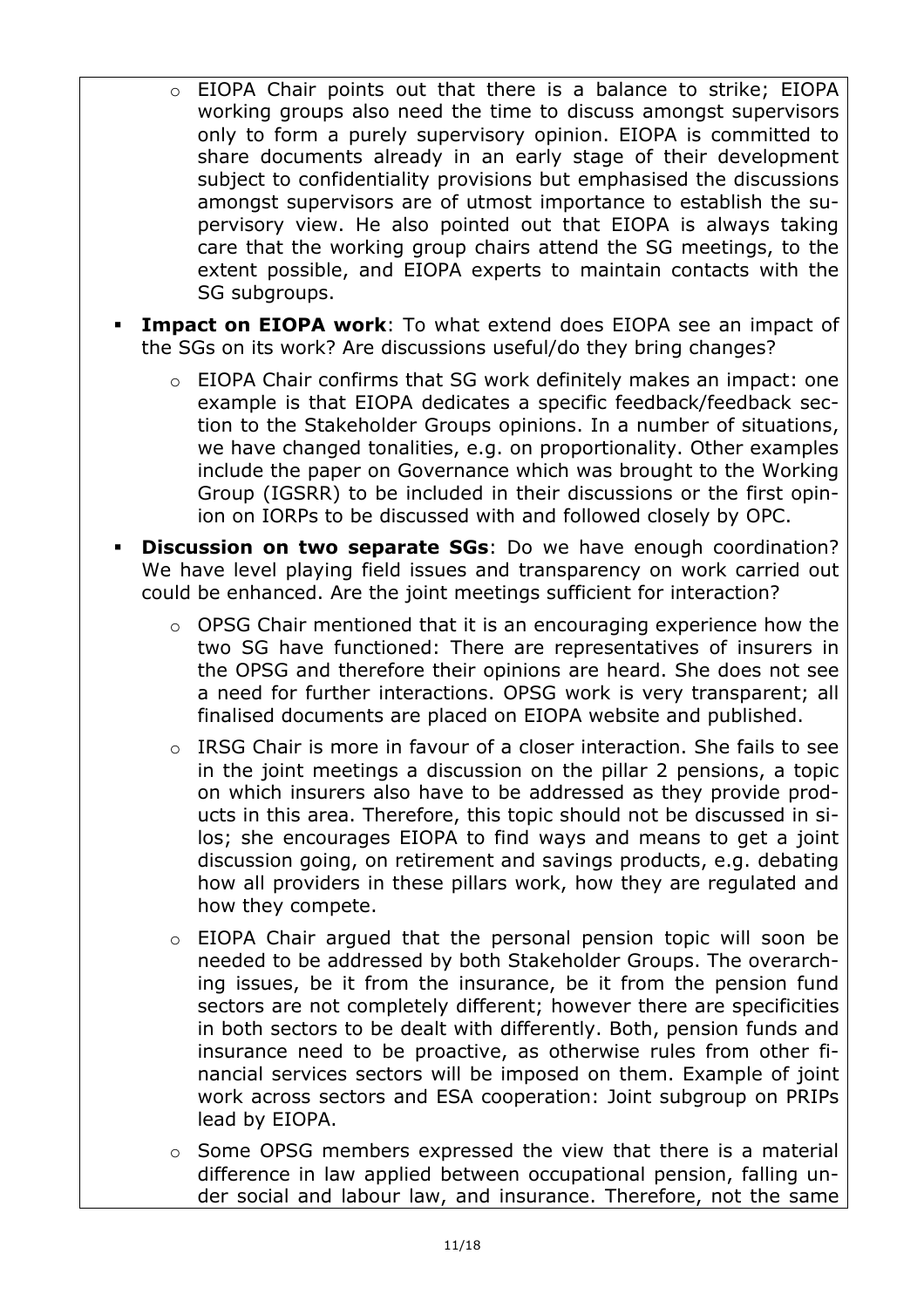rules should apply. There was an argument that for PRIPs, for ex ample, the ultimate goal is to protect the consumer/customer, re gardless whether the products provided are pensions or insurance type. If products compete in the market, then the same approach should be taken in regulating them.

 $\circ$  Members expressed their support to the two SG groups and favoured that bridges on some subjects needed to be built for future cooperation.

#### 6. **So far so good? Have your say** Break out Session **Discussion**

**Remarks:** Participants were split into four mixed groups, composed of IRSG members, OPSG members and BoS members, with each an appointed modera tor and discussed the following questions 1 to 5:

*Group 1 – Moderator: Douglas Taylor (Q1 + Q3)* 

*Group 2 – Moderator: Martine Van Peer (Q1 +Q2)* 

*Group 3 – Moderator: Pierpaolo Marano (Q1 + Q4)* 

Group 4 – Moderator: Daniela Weber-Rey (Q1 + Q5)

Below is an overview of the main points raised under each question:

#### 1. What is your personal stock-take after nearly two years as a *member of EIOPA IRSG/OPSG?*

## *Individual input from Stakeholder Groups members:*

- Some topics, such as QIS /HBS, have limited relevance for some mem bers of the Group because it is not relevant in their Member State. The crucial issue is how to invest in these markets.
- Impact of IRSG would be better if brought in earlier in policy development.
- The OPSG was often involved at a late stage of policy development. Sometimes the discussion of group members focused too much on the Commission (whose attendance is much appreciated), whereas the group should have a close dialogue with EIOPA.
- Financial innovation and investor protection were topics outside of the remit of OPSG but should be picked up as well.
- OPSG papers should go to interested targeted supervisors as well.
- Stakeholder Groups are too heterogeneous to be fully productive; some members may be too politically driven.
- Some insurance discussions are considered too general, too principles based
- IRSG recognises the demand of a pan European supervision.
- Group members now understand better how at EU level the legislative and regulatory process works, in particular for Eastern and Central Euro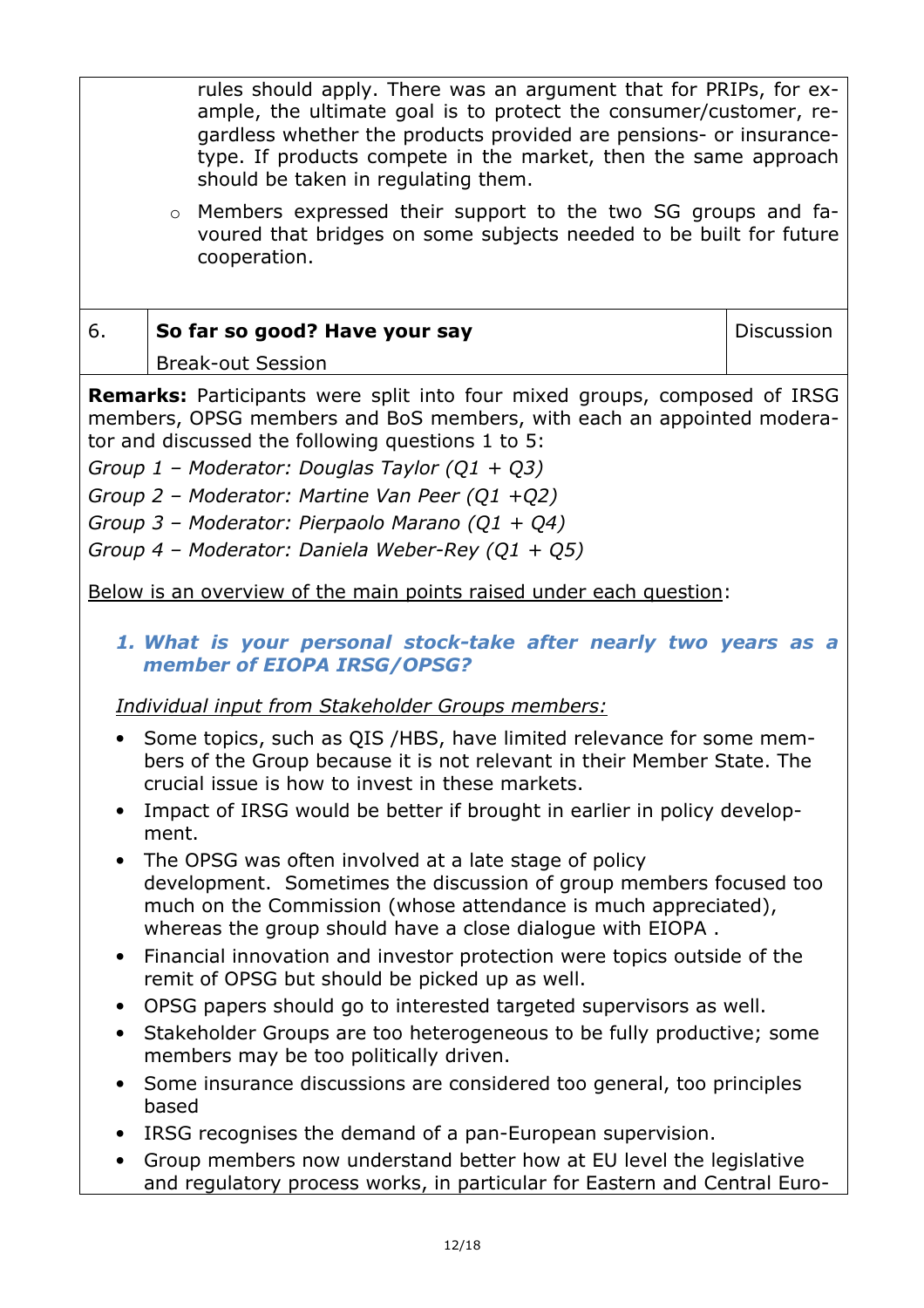pean markets.

- Unique forum for insights on EU level provides wider angle for view points.
- Group members benefit of gaining an international experience, acquiring knowledge of difficulties and challenges of a pan European regulation.
- Very demanding/high work load: full load of information and documents from EIOPA, however, driven by the enormous amount of regulation coming from the EU side/COM; strict prioritisation within the SG needed.
- Difficult at the start to merge the different cultures, but constant pro gress, a good learning curve.
- To consider that sometimes two separate groups deal with issues of common interest.
- Difference perceived between OPSG and IRSG in the way the groups are performing their duties.

#### *In summary, the following positive aspects were mentioned*:

- Diversity of the group, its composition is considered as a very positive asset for EIOPA, not only on the technical level but also with regard to gaining a broader overview of different markets; "cross fertilisation" of views possible in such an environment.
- Personal learning effect (due to broad overview of topics and diverse range of contributions); learning about and acceptance of different per spectives; consensus-building efforts much appreciated.
- Sufficient flexibility and openness to include additional topics originally not envisaged.
- Access to early info considered valuable.
- Using synergies and openness of the debate.
- COM involvement and EIOPA senior level participation much appreciated.
- Communication was good. Members could take findings/insight home and help implement.
- Feedback on technical points in consultation papers was given.
- Possibility to give "real input" to EIOPA working groups; some of the technical points were taken into account, change later recognised in doc ument for public consultation.

#### *In summary the following aspects for improvement were mentioned:*

- Increased possibility requested to impact development and enhance ef fectiveness of EU regulation (perhaps due to being the first Stakeholder Groups).
- Enhanced utilisation of input on technical issues academics could provide: Idea of having a yearly meeting with experts/academics; on the other side academic input was considered sufficient.
- Impact desired by the Stakeholder Groups also on supervision in contrast to current focus on regulation.
- Members should refrain from lobbying in SG meetings.
- Start up & time length of mandate: Is 2.5 years enough? Staggered approach for part of membership?
- Increase feedback/discussion within Stakeholder Groups about national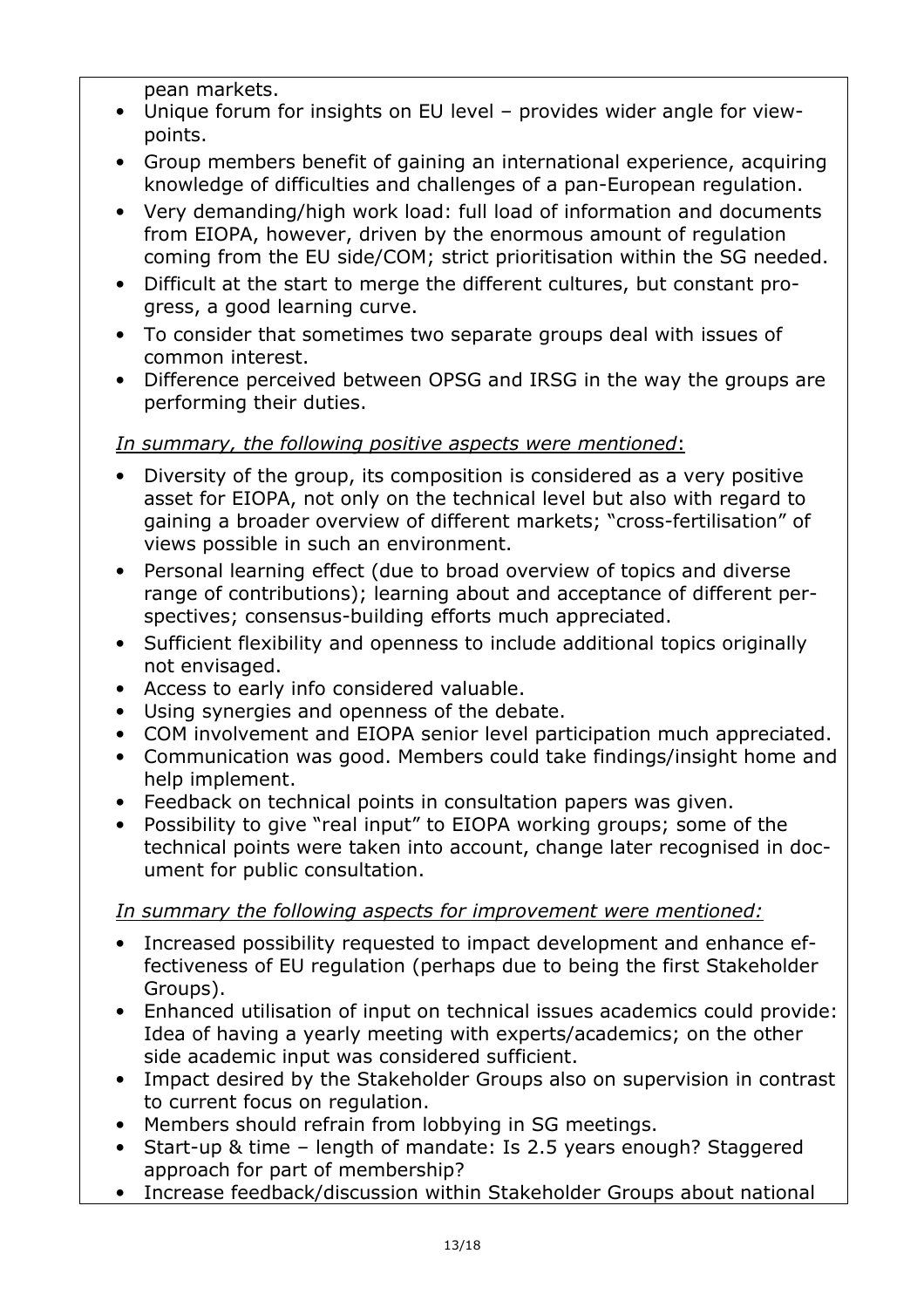challenges. More sharing of experiences and concerns of nationally rele vant topics.

- Increase general debate and decrease technical paper work, proposal for a strategy day of the SGs once a year; on the other side too general dis cussions were recommended to be avoided.
- *2. How do you perceive the IRSG/OPSG meetings (choice of topics, structure of the agenda, time management and participation of members)?*

#### *Comments on topics:*

- Reduce information communicated orally at meetings and send out more parts in written in advance to increase the ability to react effectively dur ing meetings.
- Would be nice to receive the original working documents. Receive speeches.
- Encourage Stakeholder Group members to bring in more own pro posals/themes.
- More specialisation/focus in discussions of members is needed
- Enhance discussion with EIOPA working groups in particular with OPC and CCPFI.
- National priorities could have been emphasised more (OPSG).

#### *Comments on Agenda and Time Management:*

- Well organised, good attendance & good communication.
- Good frequency of meetings, dynamics of process means you have to be very well connected. Information sharing much appreciated.
- More info for meetings should be sent in advance.
- Chairing has been of a high standard.
- Better use of specialists in the membership, however this view is not shared by IRSG.

## *Comments on Participation:*

- Appreciate the development and composition of Stakeholder Groups.
- Meetings could be split (instead of meeting with the full group) to use specialist skills, maybe in parallel with Subgroups during the day.
- Substitute and alternates to be considered, however, limitations from the side of the Regulation .
- Detailed info available to members; different view on sufficient or not provision of background info/documents. EIOPA and SGs to reflect.

#### *3. What do you like from the EIOPA side? Any suggestions for im provement?*

## *Comments:*

- (+) Administrative support from EIOPA side was excellent, even with constrained resources and budget .
- (+) Nutshell notes are very helpful and much appreciated to bridge the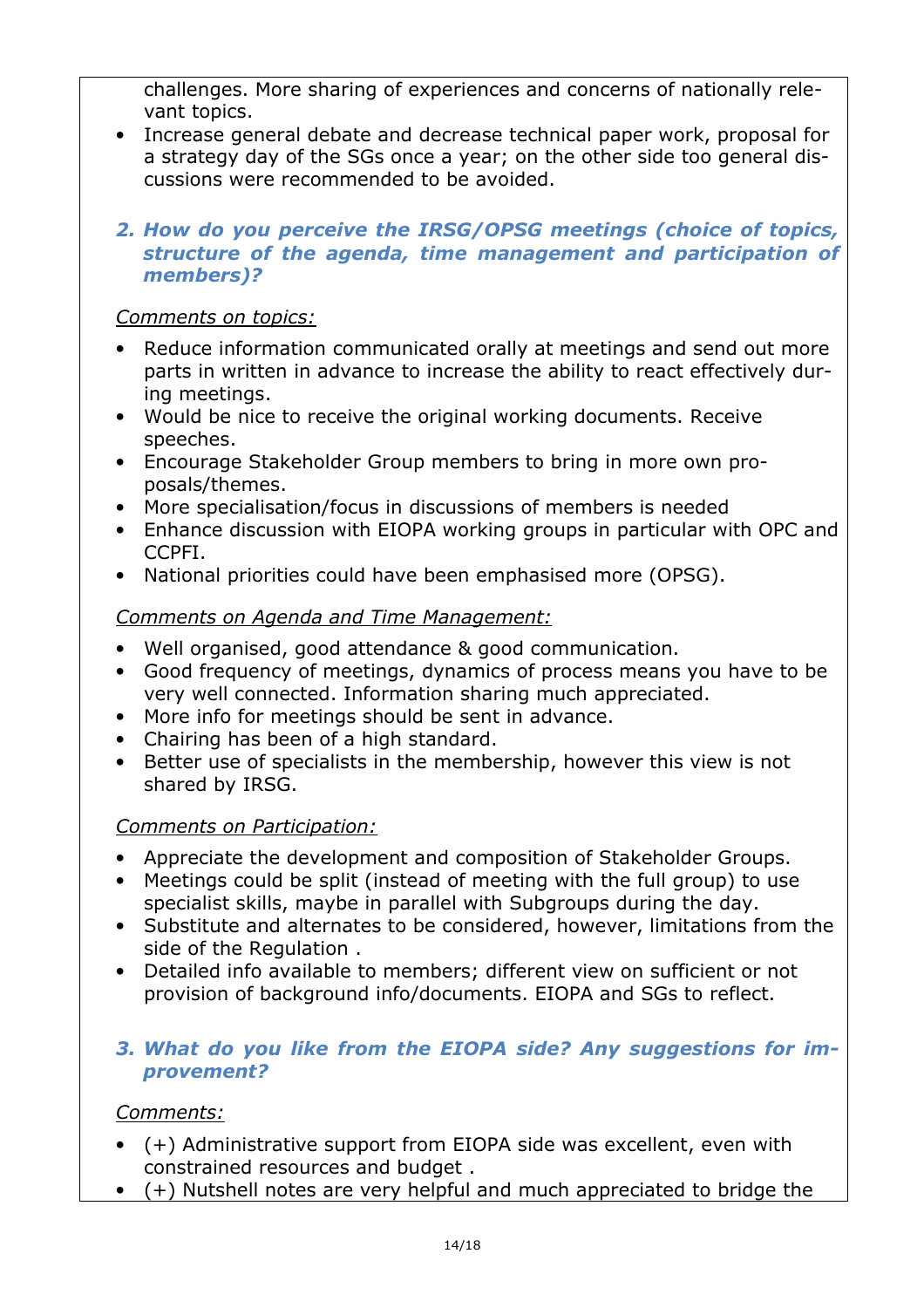different backgrounds/heterogeneity in the membership.

- ( ) Timing of involvement: COM needs to consider sufficient time for con sultation for SGs to be able to analyse all the documents; also timing of involvement of SGs in policy development to be revisited.
- (+/ ) Group & Subgroup support: No consensus on drafting support*.* Ad ditional support of working groups would be needed to facilitate a very active input of members.

#### *Suggestions:*

- 1. Call for candidates to mention that high involvement is needed (hard work), due to very quick flow of information.
- 2. If there is a lot of information, selection must be done, priorities need to be made by the SGs.
- 3. Suggestion to establish a strategy day, could be combined with the pro posed academic day (yearly meeting of research specialists).
- 4. Capacity to use external experts not being part of SG membership.
- 5. Response to comments: formal responses are ok, but also informal oral feedback would be encouraged.
- 6. Meetings could be split to allow unfold specialist skills; in parallel, anoth er subgroup meeting could take place during the day.

# *4. Which IT tools could help you to perform your duties?*

- E mails with attachments with links work very well.
- Conference calls are also useful.
- Happy to embrace new technology.

## *5. Your recommendations for the future Stakeholder Groups*

- Provide for closer cooperation between the SGs and the EIOPA Commit tees/NSA staffed working groups – to enable to exchange views with the national regulators as well.
- Expectations of EIOPA and objectives should be clearly set in the first meetings of the SGs.
- Common topics for both SGs could be on the agenda of a/the joint meet ing, e.g. Private Pensions, Solvency II Risk Management (Pillar II).
- Similar consumer focus in OPSG as in IRSG where consumer topics are discussed in an on going way (standing agenda topic).
- Formal response AND informal oral feedback by EIOPA on SGs opinions is desired.
- Continuity on the future SGs composition would be beneficial, in particu lar with Solvency II to be discussed in the near future.
- Early delivery of short meeting conclusions and action points to be better informed in the preparation of the next meetings is encouraged.

| 16:25   Coffee break available in the rooms (20 min) |  |
|------------------------------------------------------|--|
|                                                      |  |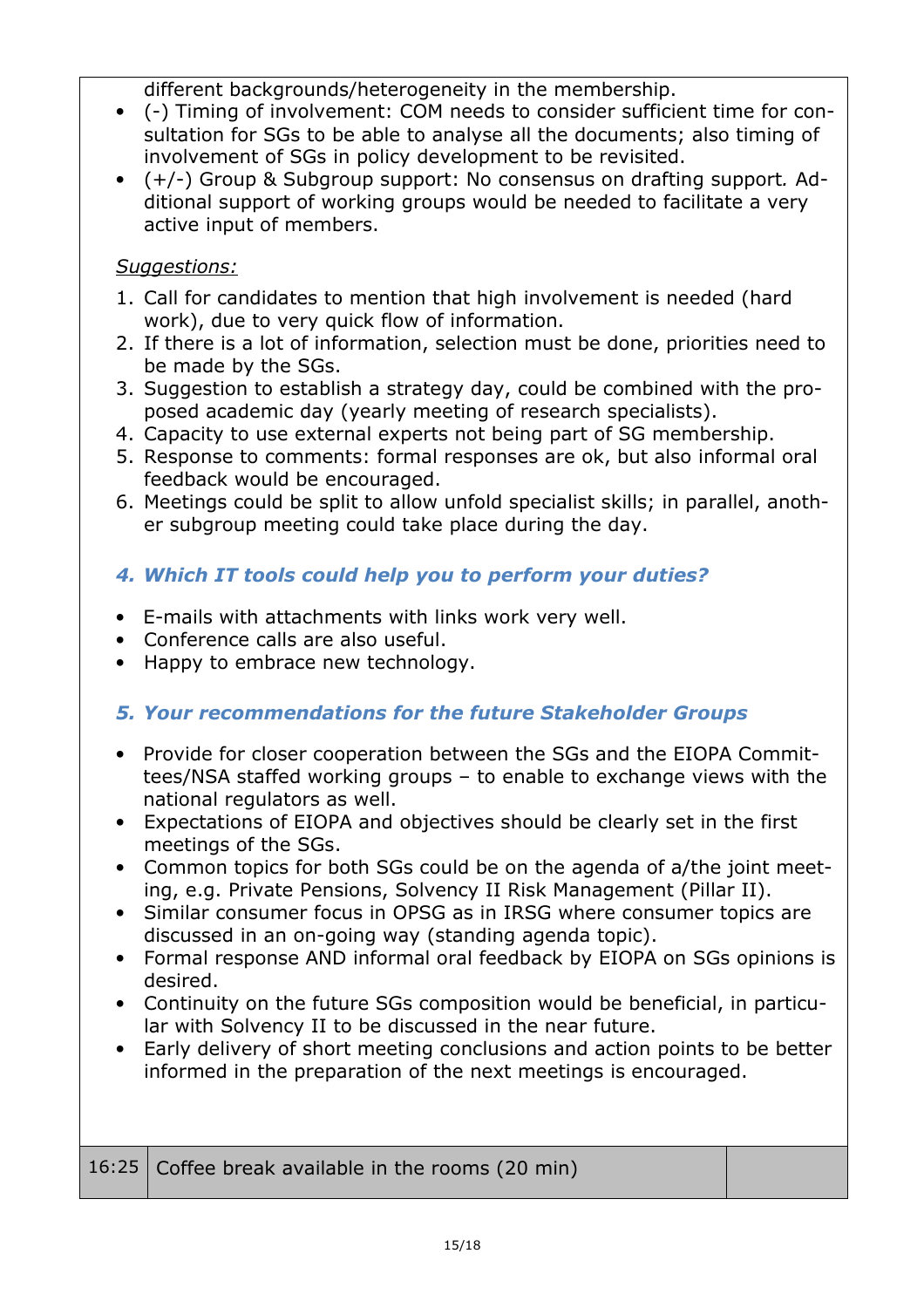# 7. **Debriefing Break-out Sessions Discussion**

#### **Conclusion - summary**

Michaela Koller summarised some of the outcomes from this exchange. In a first stage, SGs have required some time for start up and running, before they could report achievements. Now a firm foundation is established.

She acknowledged that EIOPA has invested much time and effort to make the groups function efficiently and produce valuable output. There is some room for improvement for the Stakeholder Groups, e.g. in the difficult balance between too much and "just the right" information to be provided and in keeping the right level of a technical debate going. SG members also need to respect the framework (regulation, budgetary restriction) in which they can act.

Michaela thanked EIOPA for the bottom up approach applied in the joint meet ing and all members – in particular moderators – which were involved in the exercise.

Gabriel Bernardino expressed his full support to a very interesting debate, with highly valuable information. It is encouraging to learn the many positive as pects about EIOPA Stakeholder Groups. EIOPA needs to carry out these as sessments as it is important to deal in follow ups with the elements that have been suggested. EIOPA Chair emphasised again the great value of the Stake holder Groups to EIOPA and ensured utmost support to their work.

The role of the SG is clear from EIOPA's perspective and is determined by its Regulation: the Stakeholder Groups are considered advisory bodies on Tech nical Standards & Guidelines, with the capacity to comment on other issues, e.g. papers published by the COM.

In his view, there is a conflict of interest/dilemma between expectations by SG members and EIOPA governance requirements: EIOPA cannot support SGs to draft their opinions neither involve them more closely in the NSA working groups as supervisors need to discuss their viewpoint amongst themselves as well.

All in all, EIOPA Chair is happy how things are currently evolving and what was achieved so far, however, he calls upon the need to build on what is going well and further work on the elements to be improved, and invites all participants to do this work together.

| 8. | <b>EIOPA Multi-annual Work Programme 2012-2014</b>                                                                 | <b>Discussion</b> |
|----|--------------------------------------------------------------------------------------------------------------------|-------------------|
|    | > EIOPA Work Programme 2013                                                                                        |                   |
|    | > EIOPA Multi Annual Work Programme 2012-2014                                                                      |                   |
|    | Stakeholder Group members are invited to comment on<br>the EIOPA Work Programme envisaged for the coming<br>years. |                   |
|    | Carles Montalus apaped the disquesion by bighlighting same of the capacte in                                       |                   |

Carlos Montalvo opened the discussion by highlighting some of the aspects in relation to the Work Programme: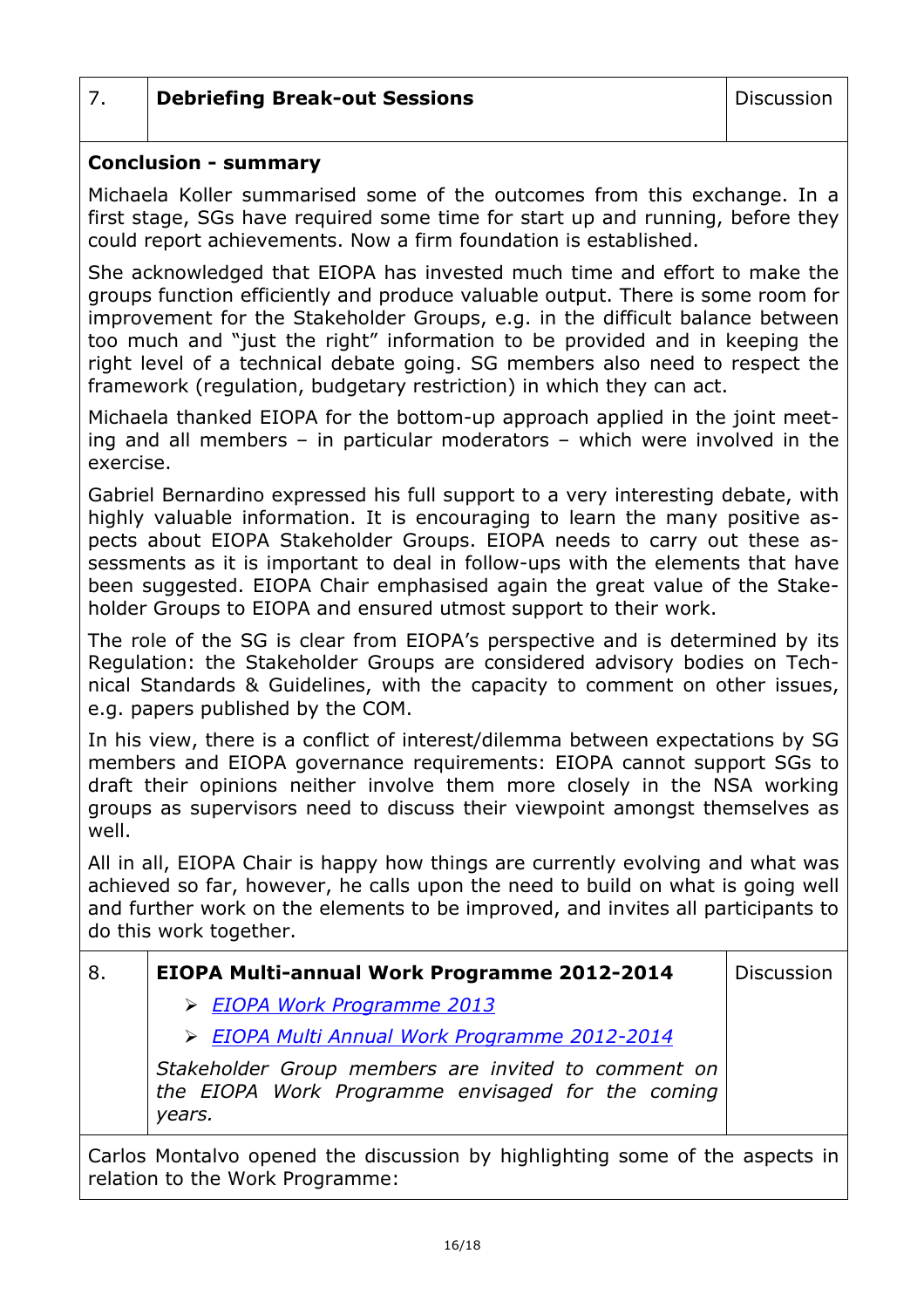- In 2011 and 2012 EIOPA delivered 100% of its promises.
- The Work Programme consists of work demanded by COM but also re flects own initiative work of EIOPA.
- There is a split between short-term and long-term deliverables. The split between text and annexes responds to the obligation to translate the main text.
- For the Multi Annual Work Programme the right balance between tasks, responsibilities and resources is key.
- There is a clear allocation of regulatory and supervisory tasks. Budget is the instrument driving the allocation of resources. Some areas could be dropped if no budget is available (agreement still pending in Brussels)
- EIOPA has tried to come up with a Work Programme that is credible, ambitious and that can be measured, consulted (SGs input was taken into account; draft WP was shared at the same time as with BoS).

He invited the audience to come up with suggestions/comments:

- What are the BoS views on the statistics of the IORPs?
	- $\circ$  Response: The issue is not that the NSA do not have the information. The problem is that they all have different data: not possi ble to aggregate these data as there is no harmonisation. EIOPA is working to define a minimum common basis of information right now to be able to compare in the future.
- Will EIOPA explore the development of an EU retirement savings product? This is currently not included in your work programme.
	- o Response: This is a COM request; EIOPA is flexible and will adapt to the needs. COM asked to look at the possibility (develop criteria, elements, characteristics, etc.) to have a 28th regime (with regard to personal pensions), on top of the national regulation, with a "passport" and cross-border basis (to overcome current obstacles). This would be applicable for DC schemes. Also a EU certification of the vehicles that comply with this regulation would be possible.

The Work Programme needs to be sent by 30 September of each year to EP and COM due to our Financial Regulation; COM, howev er, sent this request after this deadline. Additional work is also ex pected on long term investments.

#### 9. **Update on the selection process of the new IRSG and OPSG**  Infor

mation

Manuela Zweimueller updated members on the process to appoint the new SGs in 2013.

She outlined the following steps:

• The BoS meeting on 29 30 November will decide on the timeline of next year's selection procedure.